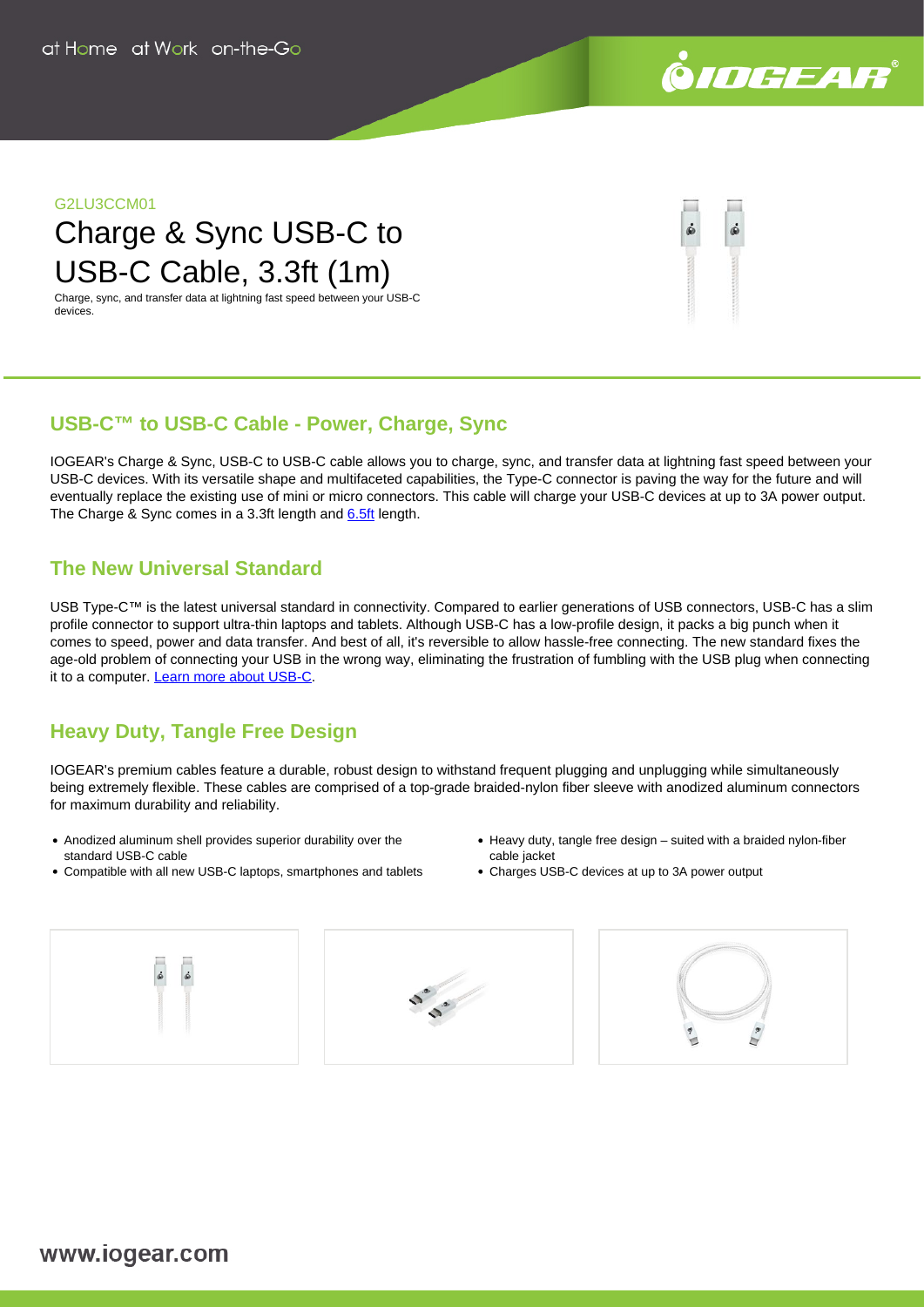



#### **Requirements**

### **Package Contents**

- USB-C enabled systems or devices
- 1 x G2LU3CCM01
- 1 x Warranty Card